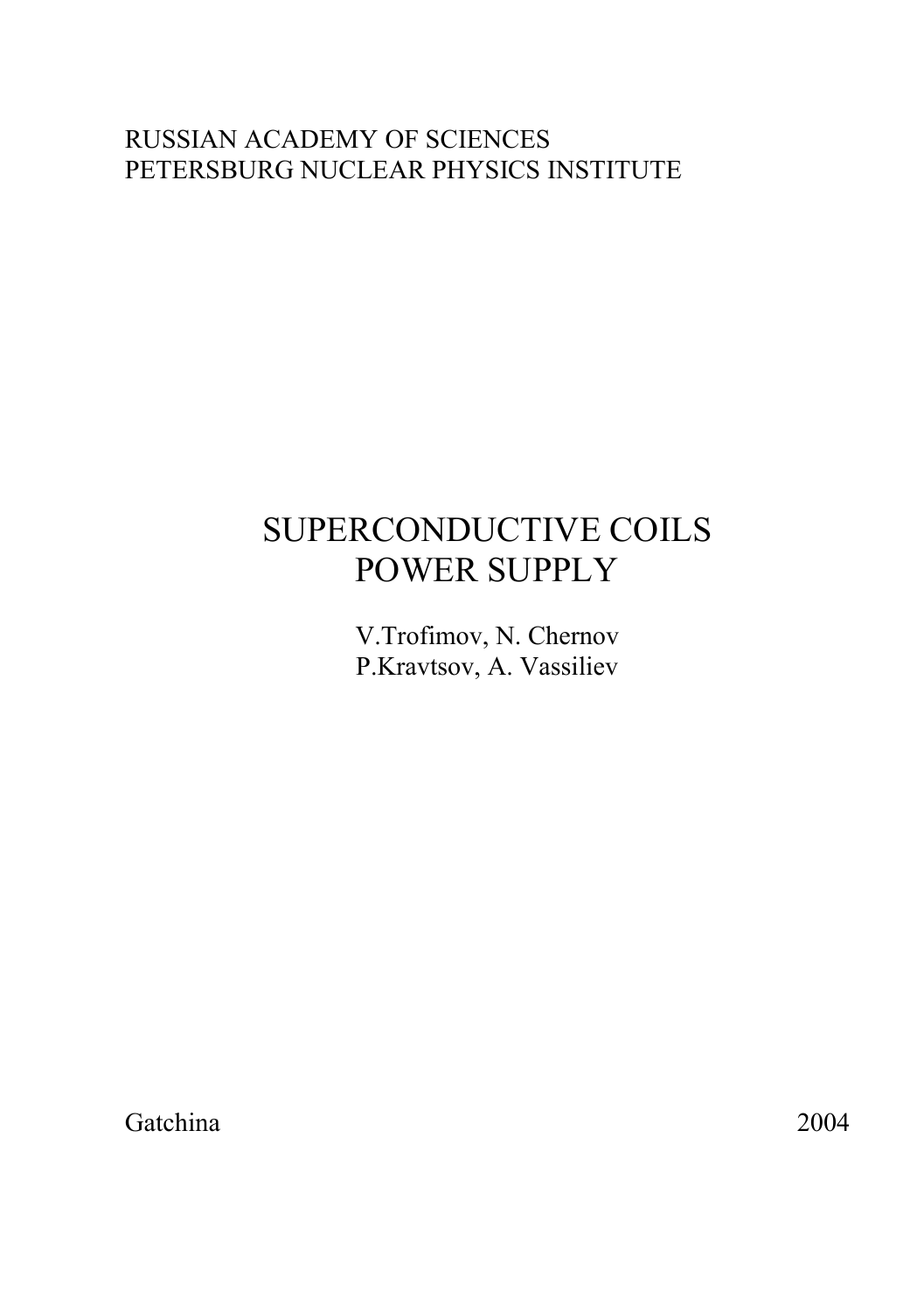# **ИСТОЧНИК ПИТАНИЯ СВЕРХПРОВОДЯЩИХ МАГНИТОВ**

В. Трофимов, А. Васильев, П. Кравцов, Н. Чернов

#### АННОТАЦИЯ

Описывается источник тока до 200 А для сверхпроводящих магнитов с микропроцессорной системой управления. Источник допускает два вида регулирования: грубое ограничение входной трёхфазной мощности посредством симисторов, управляемых трёхфазным таймером на отдельном микропроцессоре, и плавная подстройка линейным регулятором на мощном MOSFET транзисторе.

Автоматическая система управления источником включает в себя режимы плавного ввода-вывода тока на заданной скорости, а также два детектора перехода катушек в нормальную фазу. Время реакции системы на сигнал с детектора не превышает 1 мс. Предусмотрен аварийный вывод тока из катушек при переходе в нормальную фазу.

#### ABSTRACT

The power supply for superconductive magnets provides current up to 200 A. It has two level of regulation: rough cut down 3-phase power by triacs controlled by separate CPU and fine adjustment of the output current by linear regulator based on power MOSFET transistor.

Automatic microprocessor control system provides smooth current injection and extraction at the programmed speed. Besides, it's equipped by two detectors of quenching of the coils that are used for emergency current extraction. Maximum reaction time of the system to detector signal is 1 ms.

ã ПИЯФ, 2004.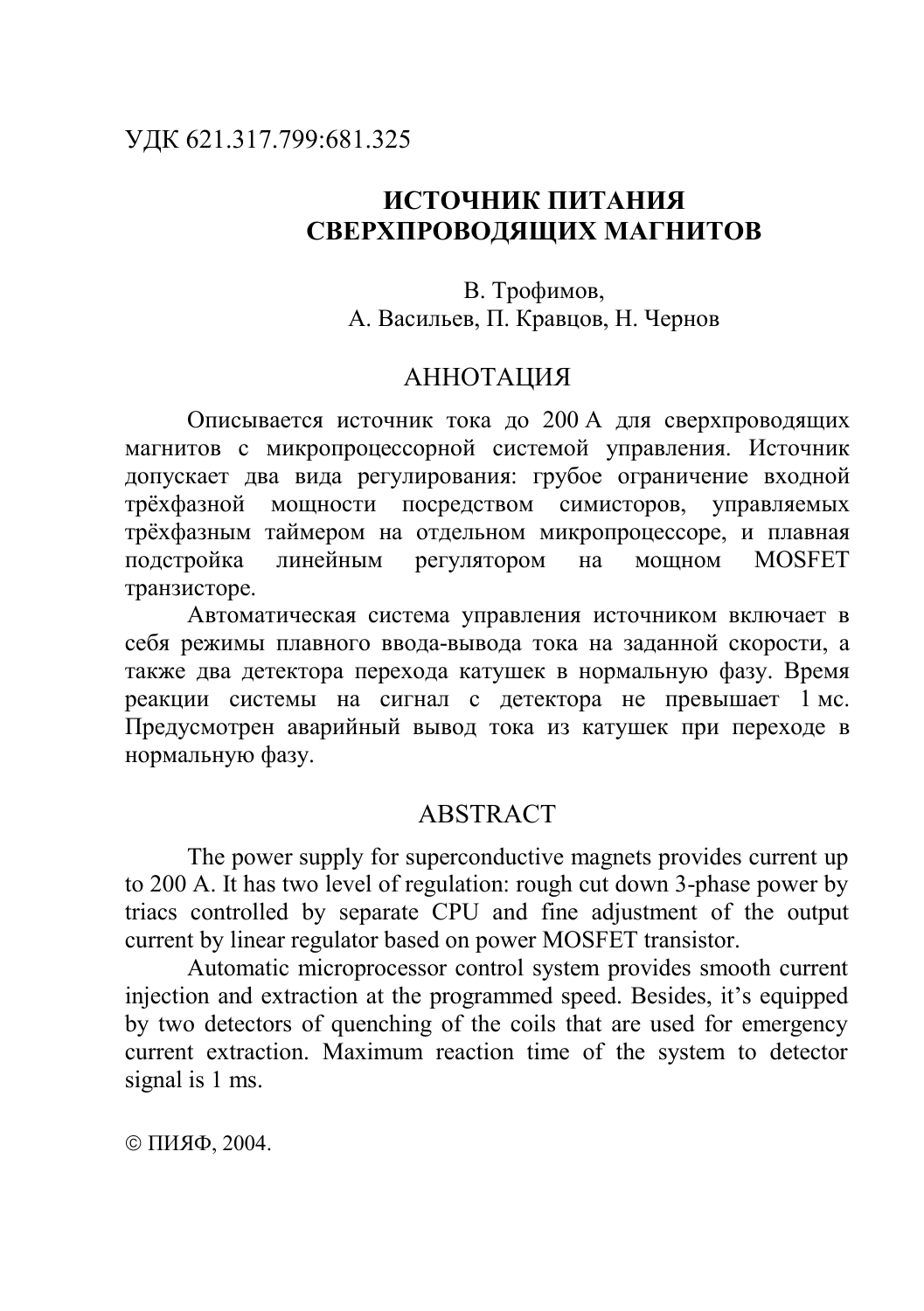## **Introduction**

The work has been done in the frame of  $ISTC<sup>1</sup>$  Project #1861 "Creation of the Universal Gas Polarized Target for the Investigation of the Nuclear Polarization in the Molecules of Hydrogen (Deuterium) at the Different Interactions with the Target's Walls" (CELGAS).

Magnetic field in CELGAS experiment (Fig. 1) is used for guiding electrons and ions along the storage cell. This field is generated by two superconductive coils that allow producing up to  $2\bar{T}$  field at  $100\bar{A}$ current. The use of the superconducting coils is subject to the risk of quenching, i.e. a large amount of heat is dissipated damaging or even completely destroying the coils. Special power supply (SCPS – Superconductive Coils Power Supply) was designed and built to provide stable current up to 200 A and protect coils in case of quenching.



<sup>1</sup> International Science and Technology Center

 $\overline{a}$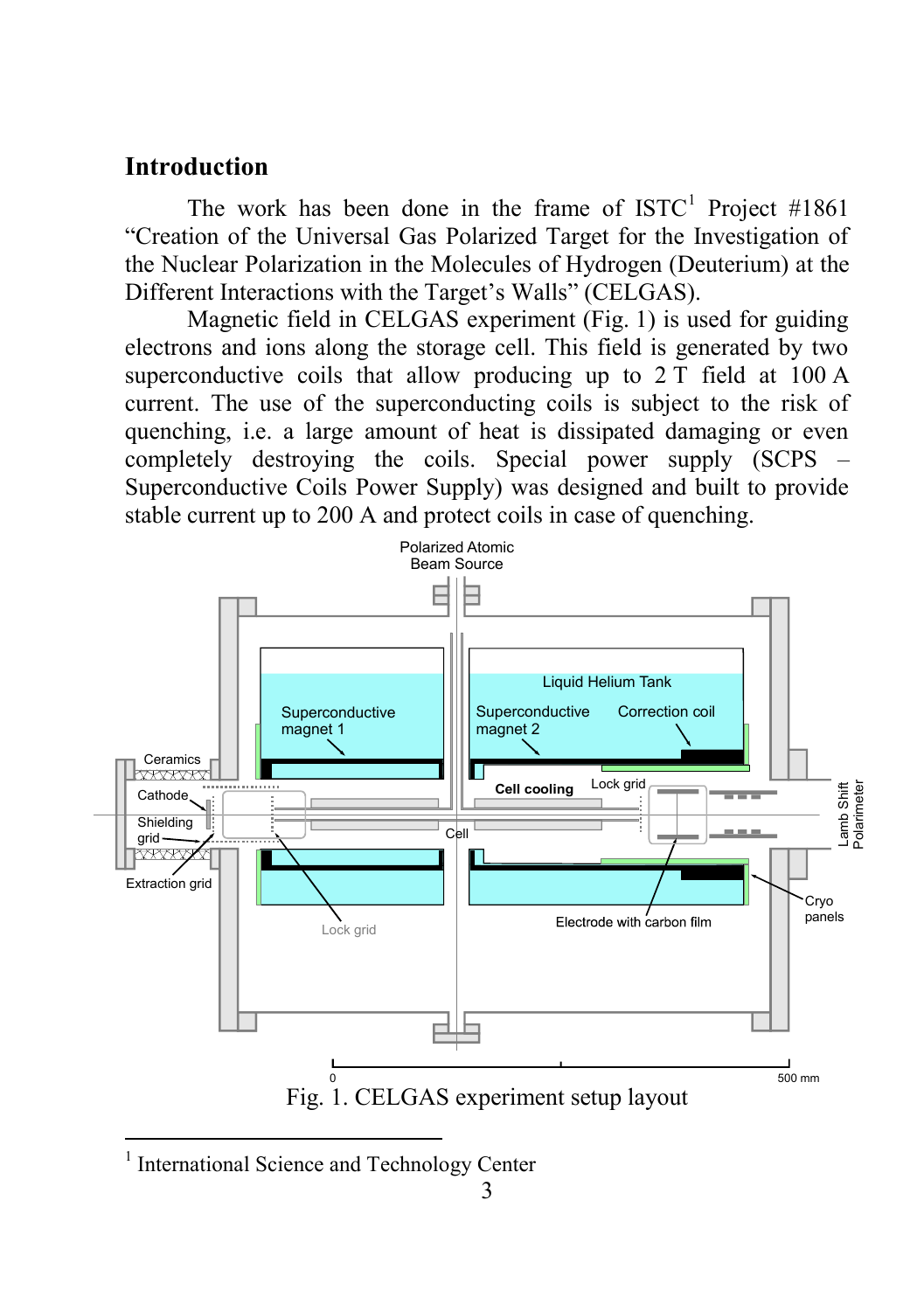Superconductive coils are connected serially to current supply. Each of them has superconductive switch that could close the current loop with the coil. Thus current could be frozen in the each particular coil (Fig. 2). Besides, every coil is equipped by a  $0.5 \Omega$  resistor mounted on the coil side to protect the coil from blowing up during quenching. Most of the energy frozen in the coil dissipates in this resistor during transition of the superconducting coils to normal state. Coupler loop is installed at the end of every coil to provide quenching signal for protection circuit of the power supply.



Fig. 2. SC coils connection schematic

SCPS was designed to supply two coils with the same current, but the working currents in the coils could be frozen different. Protection loop for each coil is separate. In case of quenching of the coils power supply breaks the superconductive loop by heating of superconductive switch and connects external ballast resistor to suppress heat release in the helium vessel.

The current supply must have intelligent current control algorithms to inject required current to flow coupled coils because any change of current in one of these coils affects the current in the others.

#### **Power supply**

Current supply (Fig. 3) uses 3-phase power. High efficiency is achieved by using two levels of current stabilization. First, control board roughly cut down 3-phase power by triac PWM regulator based on the Atmel AT89C2051 microcontroller. Power restriction setpoint comes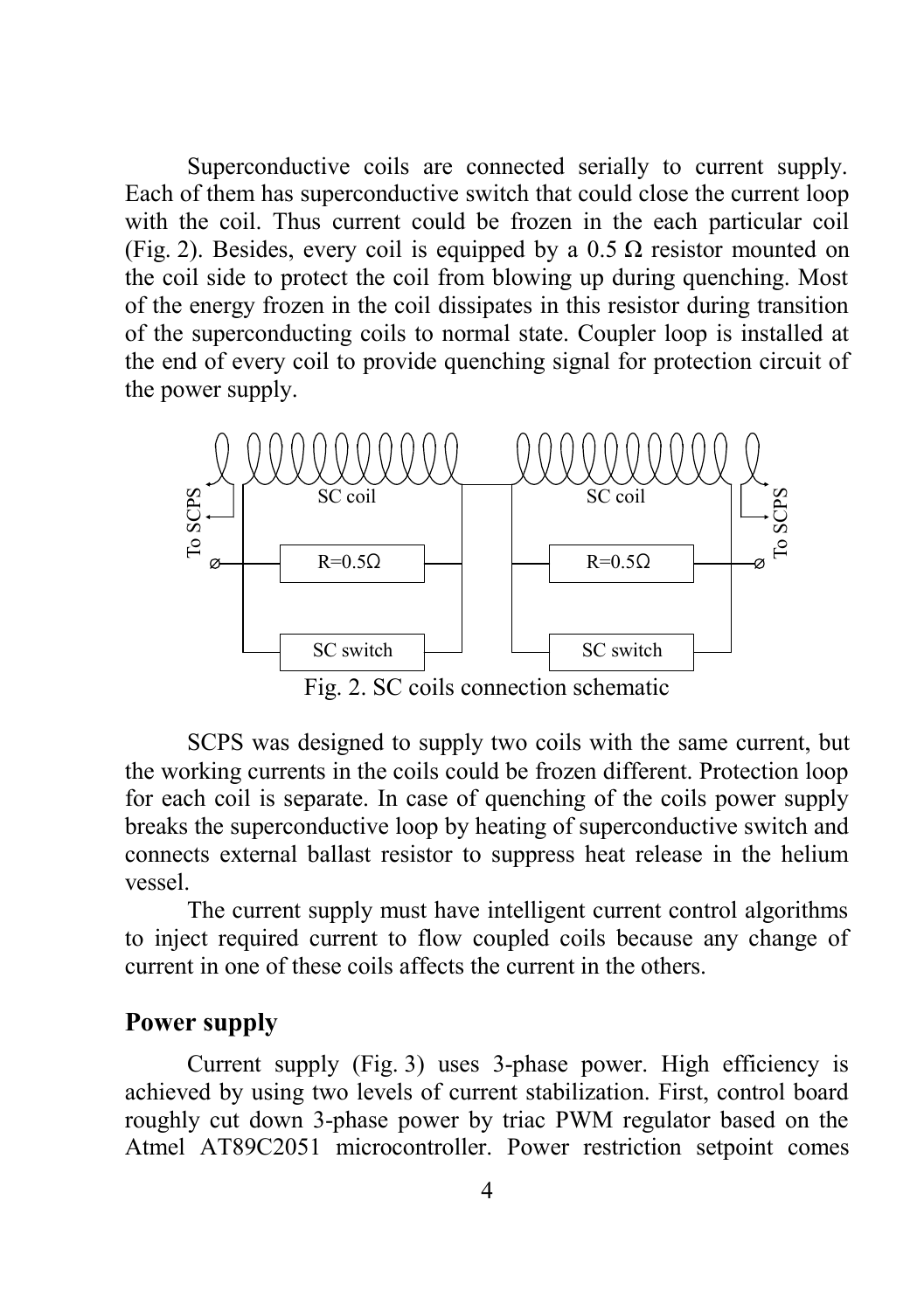from main CPU. Second, fine adjustment of output current is made after rectifier by a linear regulator making use of power MOSFET transistor. Control signal for this transistor is generated from the current shunt signal and control signal from 16-bit DAC.

The distinctive advantage of the power supply is so-called 6-phase twohalfperiod rectification of the alternating current. This allows to achieve output current modulation less than 1.5 % at the maximum output current of 200 A. Ripple frequency is 600 Hz which is easily suppressed by LC-circuit. Primary windings of the power transformer are connected by a "star" scheme. Three secondary windings with  $N_2$  turns each are connected by a "star" scheme to the



Fig. 3. Current supply

Larionov's [1] rectifier. Another three secondary windings with  $N_3 = \sqrt{3} N_2$  turns each are connected by a "triangle" scheme to the second Larionov's rectifier. Similar outputs of the both rectifiers are merged together. Both rectifiers are based on 3-phase diode bridges 160MT120KB (International Rectifier) with a maximum current of 160 A.

One of the most important elements of SCPS device is quenching detectors. They should detect spontaneous transitions of the coils from superconducting state to normal. The coupler loop is installed near each of the magnet. They are inductively coupled with the magnets. Main coil and coupler loop are connected to the bridge scheme in opposite directions. Differential signal in the bridge scheme is balanced by a trimmer (Fig. 4) and then comes to amplifier  $A_1$ .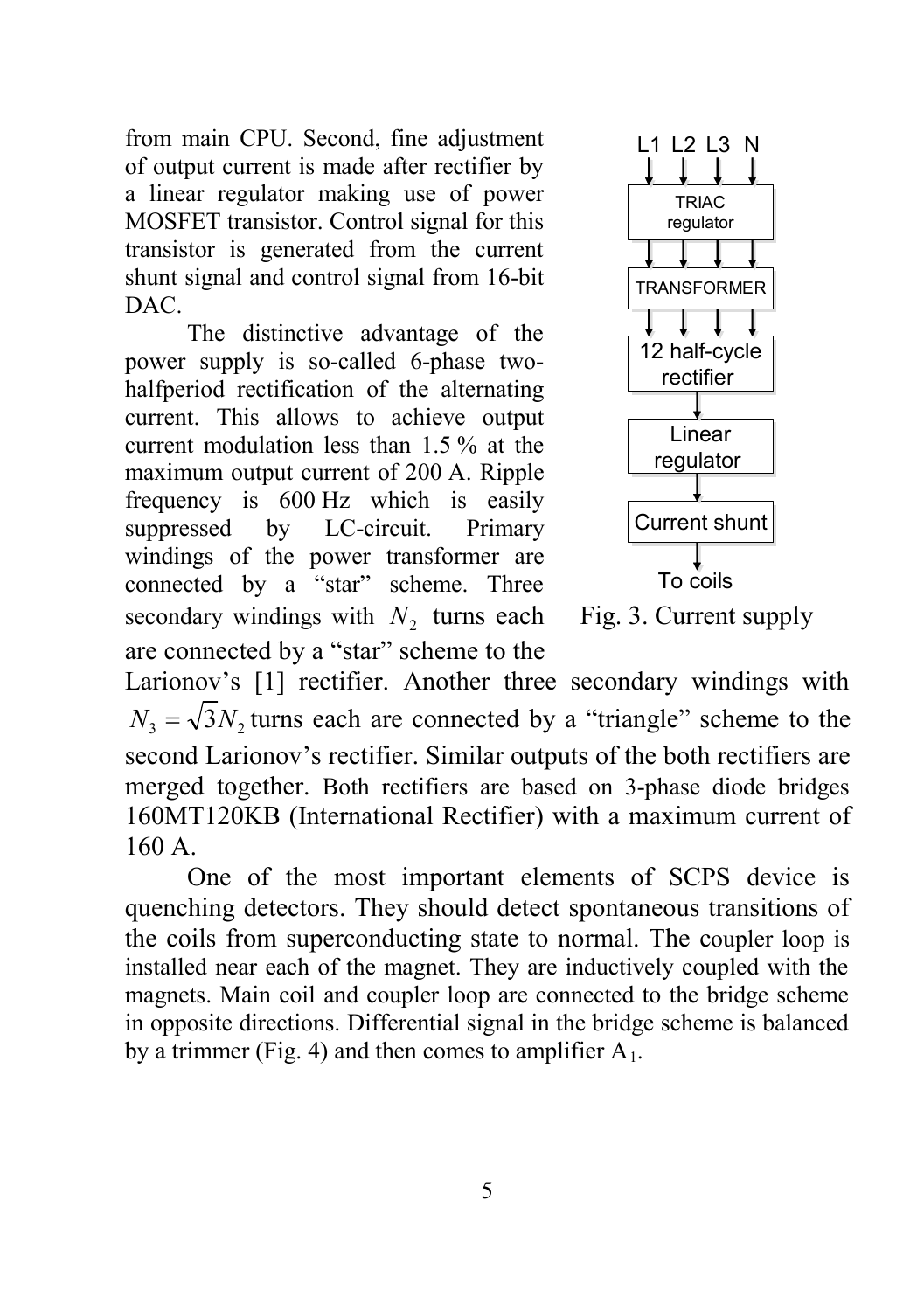

Fig. 4. Quenching detector

There are three modes of operation:

- current injection to superconducting coils
- current removal from superconducting coils
- permanent operation with frozen current.

During the current injection superconducting switch (SS) is open. Voltage at the ends of coil  $L_l$  is proportional to current injection speed:

$$
\varepsilon_1 = -L_1 \frac{\partial I_1}{\partial t}.
$$

For the coupler loop the voltage is:

$$
\varepsilon_2 = \frac{L_1 L_2}{M} \frac{\partial I_1}{\partial t},
$$

where  $I_1$  – current through  $L_1$ ,  $M$  – mutual inductance factor.

These voltages are summarized at the differential amplifier  $A_1$ . The result will have different sign for current injection and removal. RMS to DC converter  $A_2$  is used to get absolute value of the signal, which then is compared with the threshold on the comparator  $A_3$ . Threshold value is chosen to get required sensitivity at the typical current injection or removal speed. Quenching of the coil during current injection does not affect voltage of the coupler loop because current in the coil is supported by the source, but voltage of the main coil will be changed because of the voltage drop on the normal wire. This will cause change in the bridge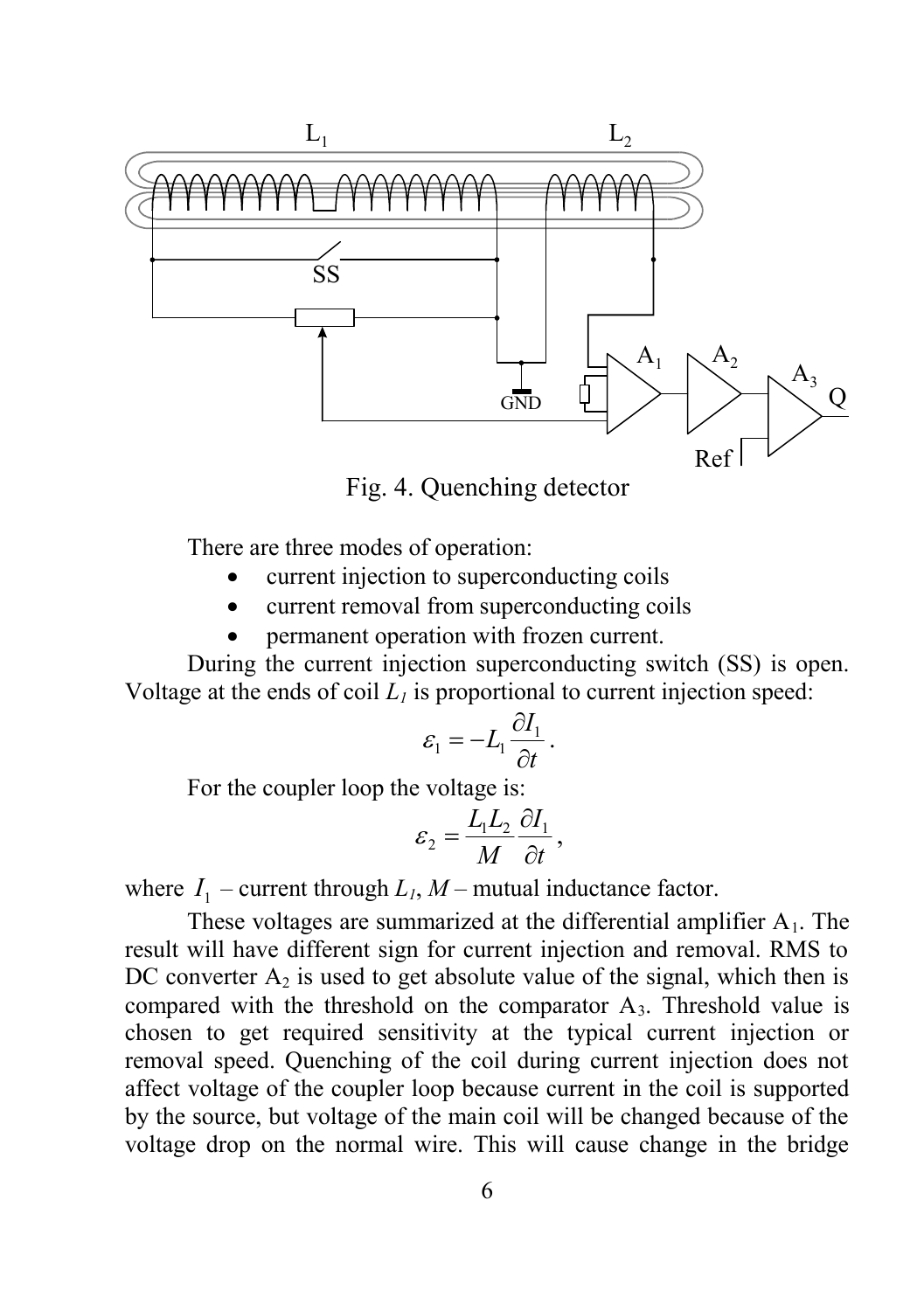signal which could exceed threshold value. Therefore comparatore will generate quenching signal Q processed by the main CPU. Quenching in frozen current mode is processed in a similar way.

All ballast resistors and power components like current shunt and MOSFET transistor are mounted on water-cooled heat exchanger. Temperature of this heat exchanger is measured by control board and produces overheating alarm.

## **Control board**

SCPS control board (Fig. 5) is based on the Atmel AT89S8252 microcontroller running at 22.1184 MHz clock frequency. It has 8Kb static RAM to keep all data. CPU has external watch-dog, which attends to controller program faults and resets CPU as fast as in 0.5 s in this case.

Separate AT89C2051 micro-controller handles 3 phase PWM regulation. It takes setpoint from the main CPU via serial connection and uses internal timer and phase synchronization signals for regulation. Every phase is regulated independently. In case of missing synchronization signal of any phase all three phases are blocked. This mode of regulation is rough but it saves power and, consequently, allows one to work without water cooling.

Control signals for superconductive switch heaters and 3 phase switch go through buffer [ULN2803] to solid state relays on a separate board. Current regulation signal and setpoints for coil signals come from 16-bit DAC [DAC7634].

All analog signals from sensors come to 16-channel multiplexer and then go through AD711 amplifier to 16-bit ADC [ADS7807]. These signals are:

- 1. Amplified differential signal from coil 1.
- 2. Amplified differential signal from coil 2.
- 3. Amplified signal from current shunt.
- 4. Direct signal from coil 1.
- 5. Temperature sensor 1.
- 6. Temperature sensor 2.
- 7. Temperature sensor 3.
- 8. Temperature sensor 4.
- 9. Temperature sensor 5.
- 10-16. Additional analog inputs  $(\pm 10V)$ .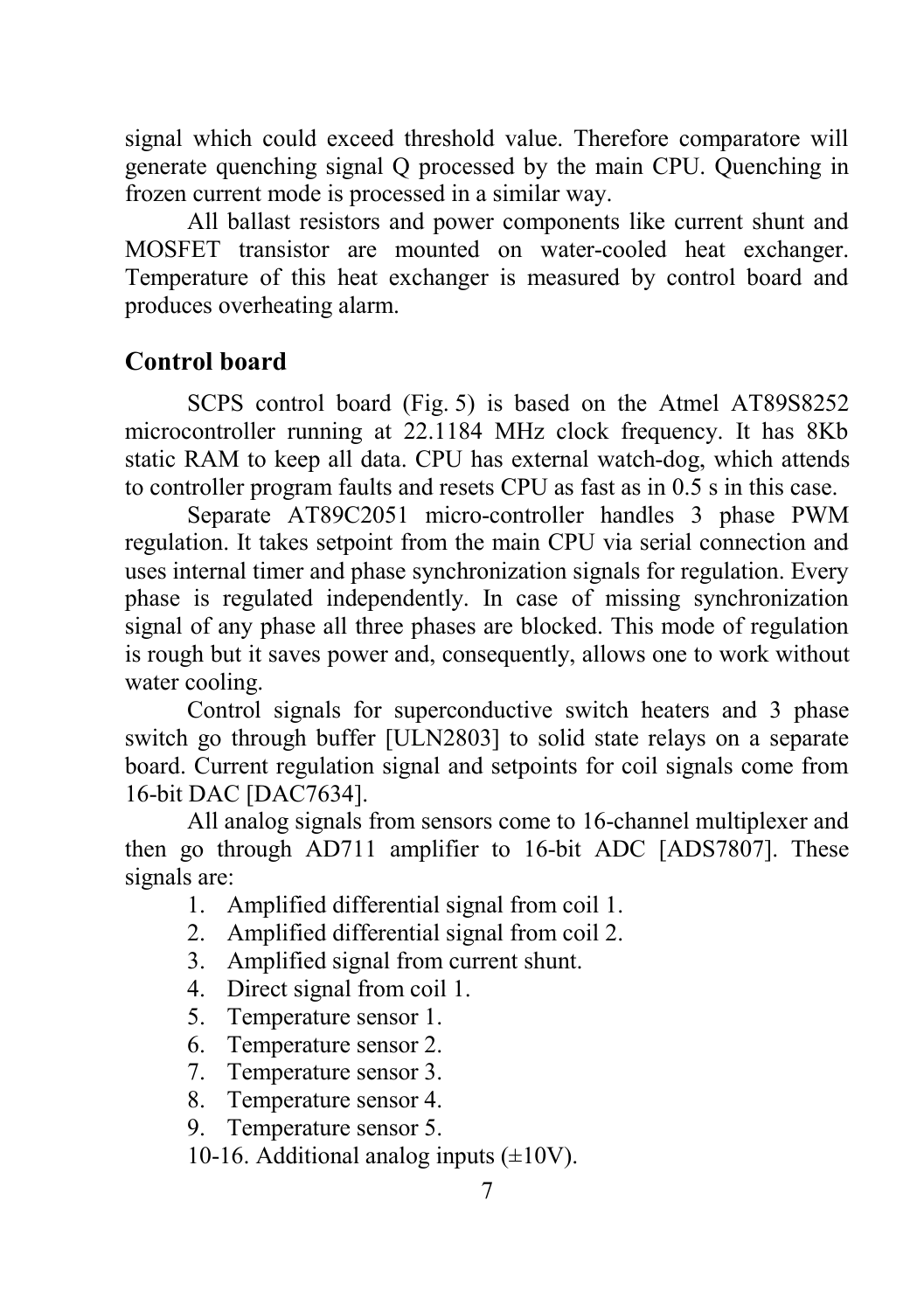

8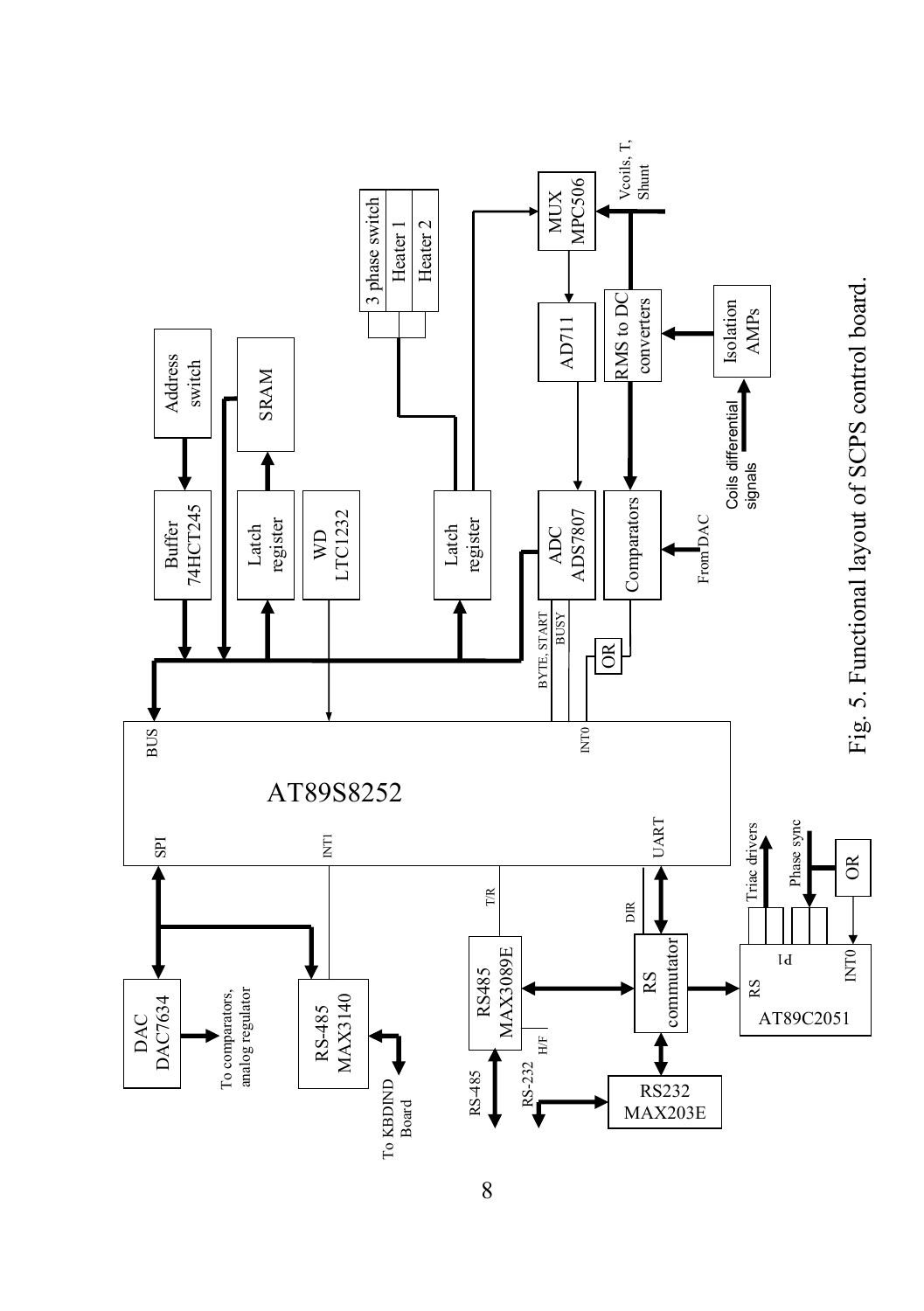Control board is equipped by RS-485 and RS-232 serial interfaces and could be connected to the slow control system. SCPS itself does not have any indicator or control panel because it is planned to be installed at the bottom of electronic rack. But in addition to computer serial interface control board has special RS-485 serial link to connect external indicator and control panel.

The device is equipped by an external indicator and control panel and has digital RS-232 (RS-485) interface, which allows it to be included into common slow control system.

#### **Controller software**

Controller software is written in C language. It provides reading of 16 sensors with programmed averaging by 1-255 samples, handles communication with the host computer. Communication with the host computer is interrupt-driven, so any serial data exchange does not affect seriously sensors reading procedure.

Software responds to alarm interrupt which comes from the superconductive coils quenching detector. This signal cause software to read both coils differential signals with averaging by 8 samples and break corresponding superconductive switch and 3-phase power in case of alarm. Audible alarm is also generated. Software thresholds for these alarms are programmed by host computer as well as hardware threshold for comparators generated by DAC.

Controller also watches heat exchanger temperature and generates interrupted audible signal if it goes above specified threshold.

Quenching process in superconductive coils is usually fast. Coils differential signal rises in tens of milliseconds. It is not possible to transfer such a dataflow to the host computer in real time. To investigate this process a special mode in the controller was implemented. In this mode, controller starts accumulating ADC history for first 5 channels in its static memory (see SCPS test with coils below). This enables to obtain fast shot of the first 5 ADC channels with total time of 550 ms and samples period of about 0.7 ms.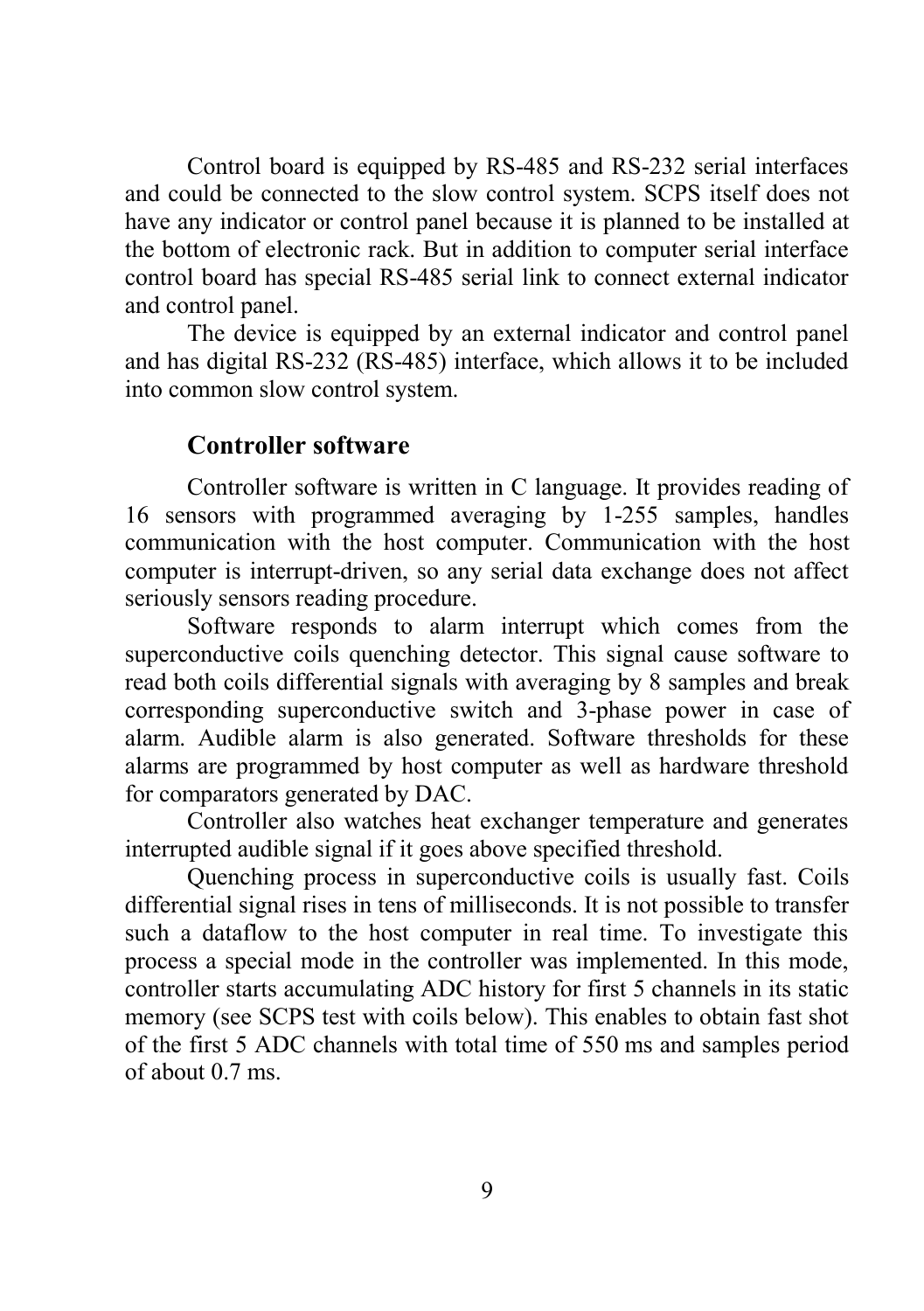#### **Serial protocol**

Communication protocol for all our devices consists of two main commands: read memory byte and write memory byte. It could contain also some special commands which are described separately for every device. Protocol is based on 5-byte binary packets exchange (Table 1). The device sends 5-byte answer for every 5-byte command, if device address field and XOR-sum in this command is correct.

*Table 1* 

| <b>Byte</b> | Description                                                                                                                                                                                                                                        |  |  |  |  |
|-------------|----------------------------------------------------------------------------------------------------------------------------------------------------------------------------------------------------------------------------------------------------|--|--|--|--|
| 1           | 6-bit device address. Should be equal to<br>device address set on the dip switch inside<br>the device or packet will be ignored<br>otherwise. Two most significant bits are<br>ignored.                                                            |  |  |  |  |
| 2           | Bit 7 – read/write bit. Bit 7 = 1 corresponds<br>to write command and bit $7 = 0$ – read<br>command.<br>Bit 6 – special command flag. If bit $6 = 1$ ,<br>packet contains special command.<br>Bits $5\div 0$ – high bits of 14-bits address field. |  |  |  |  |
| 3           | Low byte of 14-bits address field.                                                                                                                                                                                                                 |  |  |  |  |
| 4           | Data byte.                                                                                                                                                                                                                                         |  |  |  |  |
| 5           | XOR-sum of first 4<br>bytes.<br>$B5 = B1^{8}B2^{8}B3^{8}B4$ . If it is not correct<br>XOR-sum, packet is ignored.                                                                                                                                  |  |  |  |  |

*Serial protocol command structure.* 

This protocol makes it possible to represent any serial device as a array of bytes with transparent access to process variables. Once implemented, such a protocol could be used with any device of this type. The only thing user should know about it is controller memory map, which is of course different for every device, and device address. Byte ordering is little endian, high byte has low address. This requires all word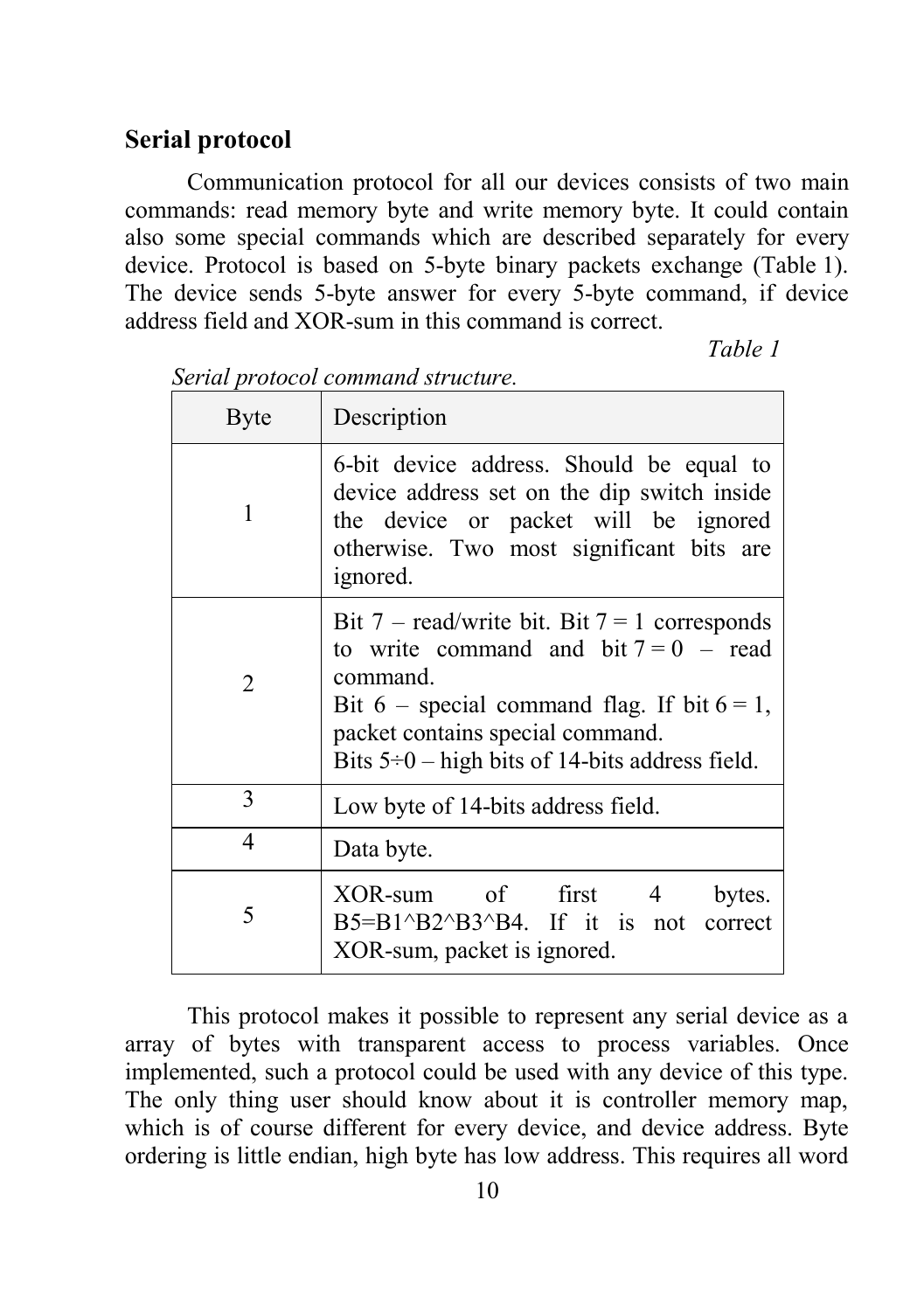(16-bit integer) and float variables to be swapped in the IBM compatible PC, that use big endian byte order.

Communication parameters are always 8-bit with 1 stop bit, no parity, no flow control. Baudrate could be selected from 9.6, 19.2, 57.6 or 115.2 Kbit/s by dip switch inside the device (Table 2). Usually read or write access to the device memory using this protocol takes not more than 2ms for every byte at 115.2 Kbit/s.

Data format in this protocol allows one to access a number of devices making use the same continuous address space with 3-byte address.

Examples:

**1.** Host computer wants to read byte at address 0x345 from the device with address 0x02. Device memory contains 0xAA at this address. Note that this is NOT an ASCII strings, but binary bytes.

| host request  |  |  | : 0x02 0x03 0x45 0x00 0x44 |  |
|---------------|--|--|----------------------------|--|
| device answer |  |  | : 0x02 0x03 0x45 0xAA 0xEE |  |

**2.** Host computer wants to write byte 0x55 at address 0x1543 to the device with address 0x08 (Note that read/write bit is cleared in the answer).

| device answer | : 0x08 0x15 0x43 0x55 0x0B |  |  |  |
|---------------|----------------------------|--|--|--|
| host request  | : 0x08 0x95 0x43 0x55 0x8B |  |  |  |

*Table 2* 

*Configuration switch.* 

| Switch position | Description $(0=OFF, 1=ON)$                                                                                                      |
|-----------------|----------------------------------------------------------------------------------------------------------------------------------|
| $1 - 6$         | 6-bit device address in binary format.<br>Least significant bit is selected by switch<br>position 1. Valid range is $1\div 63$ . |
| $7 - 8$         | Communication speed:<br>$00 - 9600$ bit/s<br>$01 - 19200$ bit/s<br>$10 - 57600$ bit/s<br>$11 - 115200$ bit/s                     |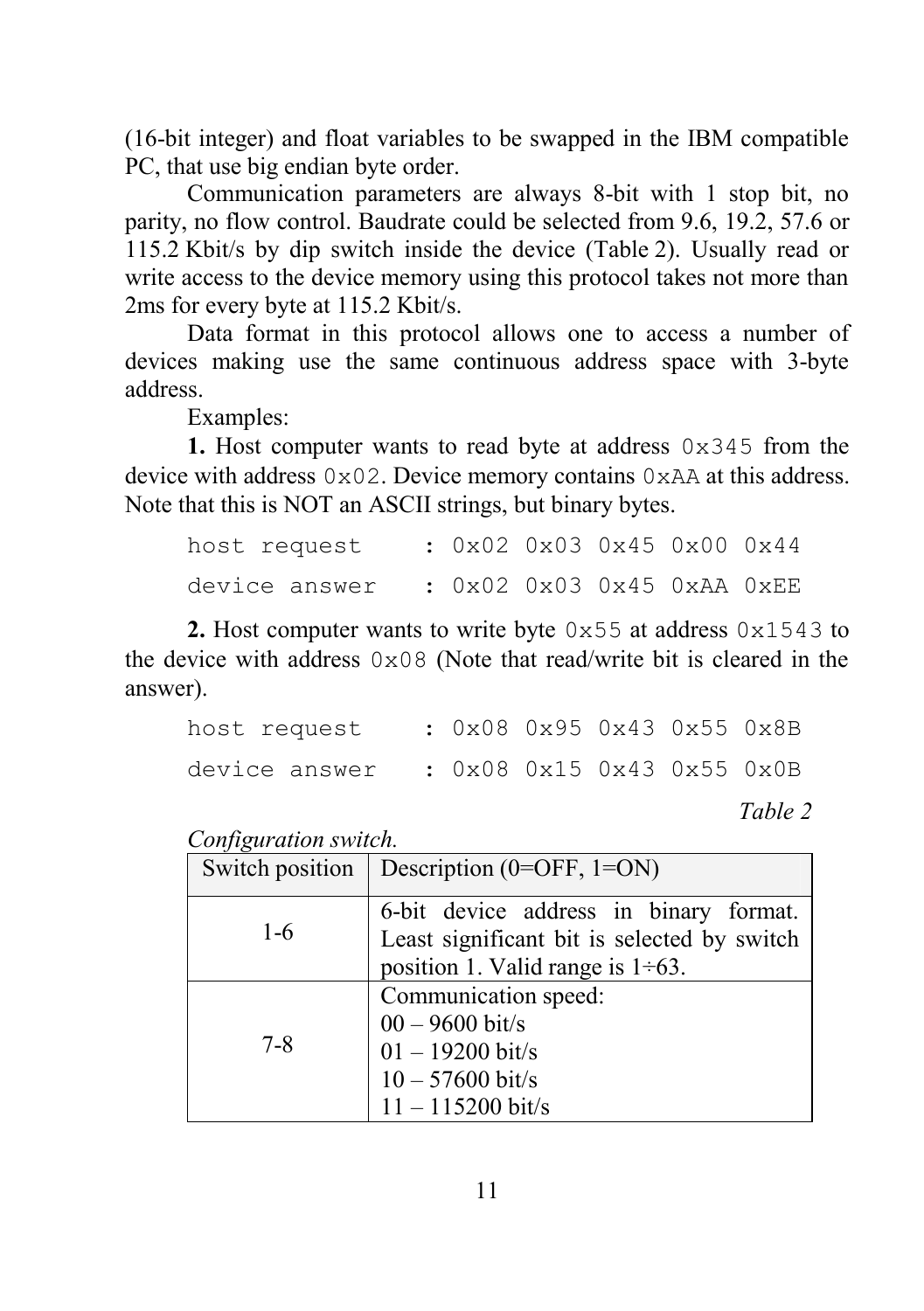Most of serial controllers accepts some special commands. The first one is "read all memory" command. For this command byte 2 of the serial packet should be 0x41 (0x40 sets bit 6, 1 is the command number). Bytes 3 and 4 define high and low bytes of maximum address correspondingly. In response to this command device sends all memory contents from address 0 to maximum address specified in the command as a continuous flow of bytes without prefixes and checksum. This command is fastest way to get all values from the device. For example, reading of all SCPS parameters byte by byte takes about 130 ms while using 0x41 command reduces this time to 40 ms.

Other two commands apply to all devices on the RS-485 bus without addressing. These are "shut up" and "wake up" commands. They are necessary if communication software needs access to serial device with different protocol, for instance, ASCII-based. In this case some ASCII commands could be recognized by our serial device and it will occupy the bus with the answer. Thus, all our devices should keep silence during data exchange with other equipment. Normal commands handling could be then restored by "wake up" command.

Shut up command : 0x02 0x03 0x45 0x00 0x44 Wake up command : 0x02 0x03 0x45 0x00 0x44

Devices don't response to these commands. They just enable or disable normal communication protocol.

# **Memory map**

Internal controller variables are read as a byte arrays independently of their type. Controller supports three base types:

- byte (equivalent to char) 8 bit integer
- word  $-16$  bit integer
- $\bullet$  float  $-4$ -bytes single precision floating point value according to IEEE 754 standard [2].

Byte ordering inside controller is little endian, high byte has low address. This requires all word and float variables to be swapped in the IBM compatible PC, that use big endian byte order.

SCPS variables types and location is shown in Table 3. To increase data processing speed, controller doesn't work with floating point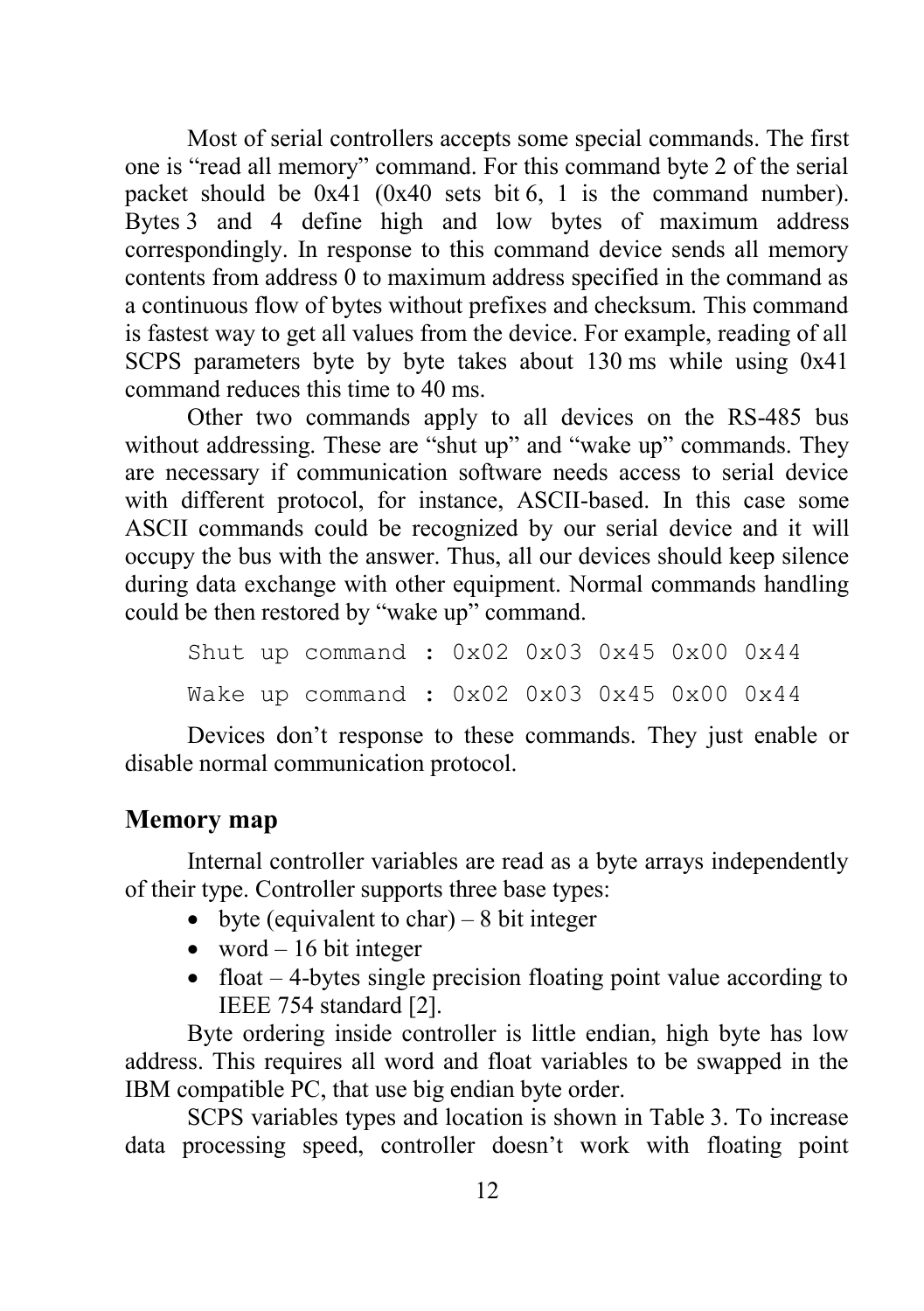variables. All parameters are integer. ADC values could be converted to voltages by the formula: V[i]=ADCval[i]/0xFFFF\*20-10. DAC values are adjusted for full performance by amplifiers of the current shunt signal and the differential coils signals. In that way full scale DAC value (0xFFFF) for current regulation corresponds to the maximum current of the device, 100 A.

*Memory map.* 

*Table 3* 

| Address | Length | Type | Name    | Description                                                                                                                                                                                                                                                                            |
|---------|--------|------|---------|----------------------------------------------------------------------------------------------------------------------------------------------------------------------------------------------------------------------------------------------------------------------------------------|
| 0x0000  | 2      | word | WDCount | Watch-dog resets counter.<br>Should be 0 or small value<br>and not increase. This<br>counter resets to 0 at every<br>"cold" start, <i>i.e.</i> power-on<br>procedure and increases at<br>every watch-dog CPU reset.                                                                    |
| 0x0002  | 1      | byte | L1Byte  | Reserved. Do not write.                                                                                                                                                                                                                                                                |
| 0x0003  | 1      | byte | Flags   | Bit flags:<br>$Bit 0 - Speaker control.$ If<br>set, speaker is on.<br>Bit $1 -$ Alarm processing. If<br>set, SCPS handles<br>coil detector<br>alarms.<br>Bit 2 - Alarm trigger.<br>Controlled by<br>alarms handler.<br>Bit 4 – Temperature alarm<br>speaker control.<br>Same as Bit 0. |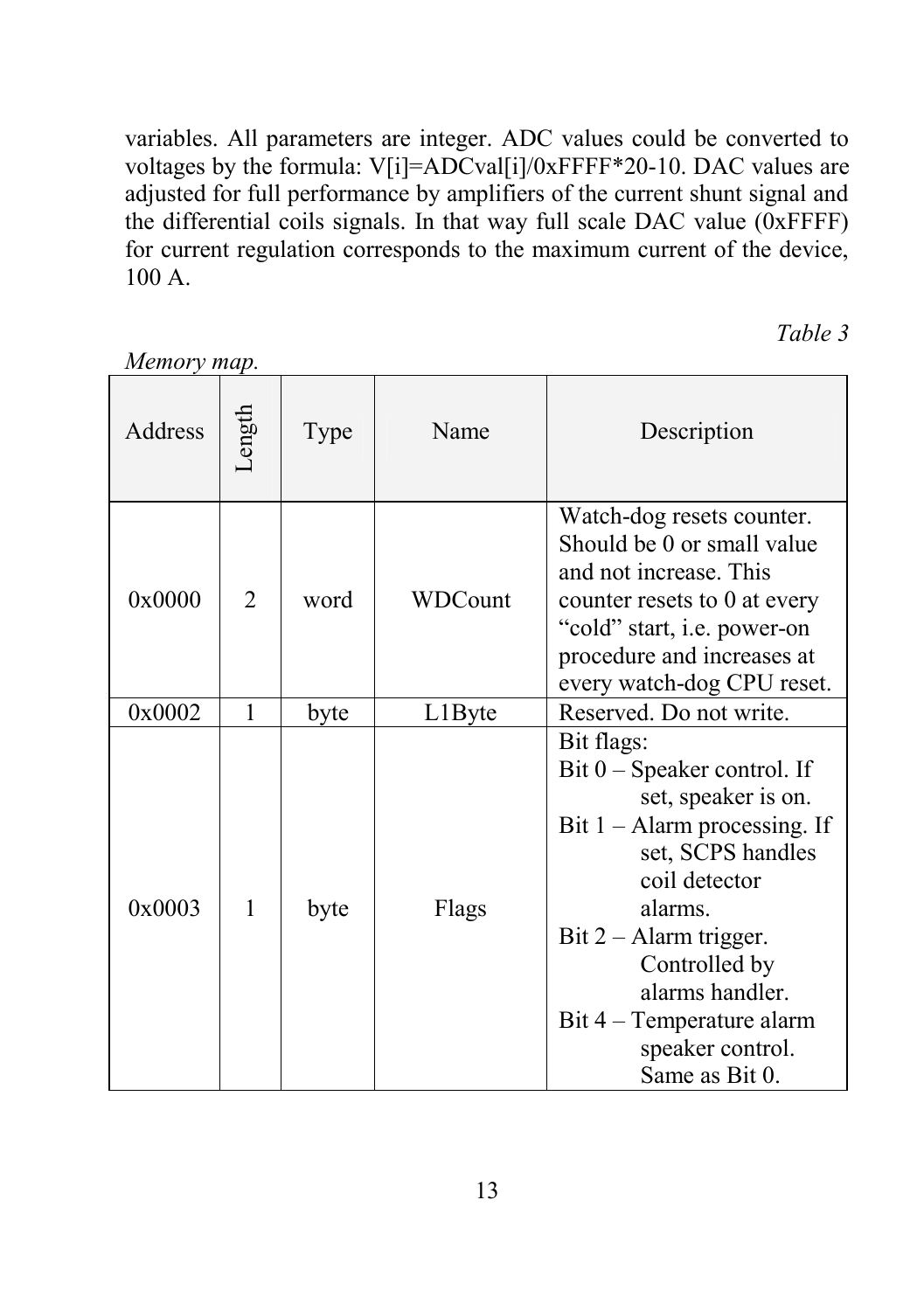| <b>Address</b>   | Length              | Type         | Name                    | Description                                                                                                                                                                  |
|------------------|---------------------|--------------|-------------------------|------------------------------------------------------------------------------------------------------------------------------------------------------------------------------|
| 0x0004           | $\mathbf{1}$        | byte         | ADCchan                 | ADC channel number.<br>Device will measure only<br>this channel $(0\div 15)$ or all 16<br>channels if ADCchan>15.<br>Does not affect alarm<br>processing.                    |
| 0x0005           | $\mathbf{1}$        | byte         | MuxAddr                 | Reserved. Do not write.                                                                                                                                                      |
| 0x0006           | 1                   | byte         | ToIndCntr               | Reserved. Do not write.                                                                                                                                                      |
| 0x0007           | $\mathbf{1}$        | byte         | <b>AVG</b>              | Number of samples to<br>average. No averaging<br>occurs if $= 0$ . Default value<br>$is0$ .                                                                                  |
| 0x0008           | 1                   | byte         | Delay2051               | Triacs current control value.<br>Do not write.                                                                                                                               |
| 0x0009           | 1                   | byte         | SP 2051                 | Triac control setpoint.                                                                                                                                                      |
| 0x000A           | 1                   | byte         | Clock1                  | Timer period in 25ms<br>intervals for temperature<br>alarm beeping.                                                                                                          |
| 0x000B           | $\mathbf{1}$        | byte         | TriacSpeed              | Changing speed of triac<br>control value.                                                                                                                                    |
| 0x000C           | $\mathbf{1}$        | byte         | CurrentSpeed            | Changing speed of current<br>control value.                                                                                                                                  |
| 0x000D           | $\overline{2}$      | word         | Cur SP                  | Current setpoint.                                                                                                                                                            |
| 0x000F           | 1                   | <b>Byte</b>  | ID                      | Device $ID = 0xA2$ . It is<br>NOT device address.                                                                                                                            |
| 0x0010<br>0x0018 | 8<br>$\overline{4}$ | word<br>word | DACval[4]<br>QCHTrsh[2] | DAC control values. Use<br>only DAC[1] and DAC[2]<br>for alarm setpoints. DAC[0]<br>and DAC[3] changed<br>automatically. Do not write<br>them.<br>Software alarm thresholds. |
|                  |                     |              |                         |                                                                                                                                                                              |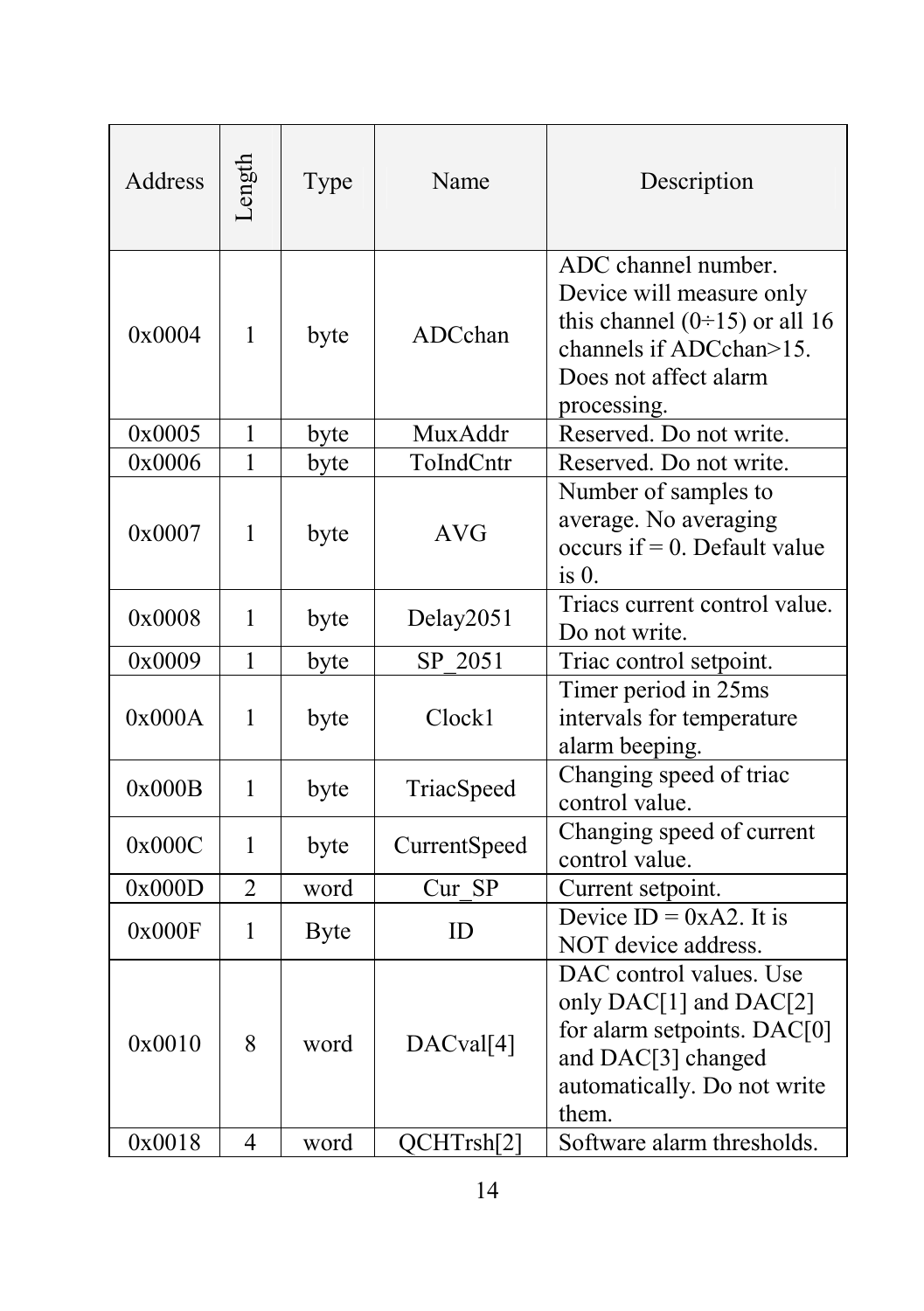| Address | Length | Type | Name       | Description                                                                                                                                                                                                |
|---------|--------|------|------------|------------------------------------------------------------------------------------------------------------------------------------------------------------------------------------------------------------|
| 0x001C  | 1      | byte | CMDByte    | Command byte:<br>Bit $0 - 3$ phase power<br>control. If set,<br>power is on.<br>$Bit 1 - Heater control for$<br>superconductive<br>switch 1.<br>Bit 2 – Heater control for<br>superconductive<br>switch 2. |
| 0x001D  | 1      | byte | CMDByte1   | Reserved. Do not write.                                                                                                                                                                                    |
| 0x0020  | 32     | word | ADCval[16] | Sensor values in 2-byte<br>integer form. Voltage<br>should be calculated by the<br>formula:<br>V=ADCval/0xFFFF*20-10                                                                                       |
| 0x0040  | 2      | word | AlarmT     | Temperature setpoint for<br>alarm.                                                                                                                                                                         |

# **Test with coils**

Test and adjust procedures of SCPS were done on two superconductive coils which produce 2 T magnetic field at 100 A current. Basic algorithms like smooth current injection and extraction were tuned. To investigate the coils quenching process and adjust SCPS quenching detector ADC history mode was used.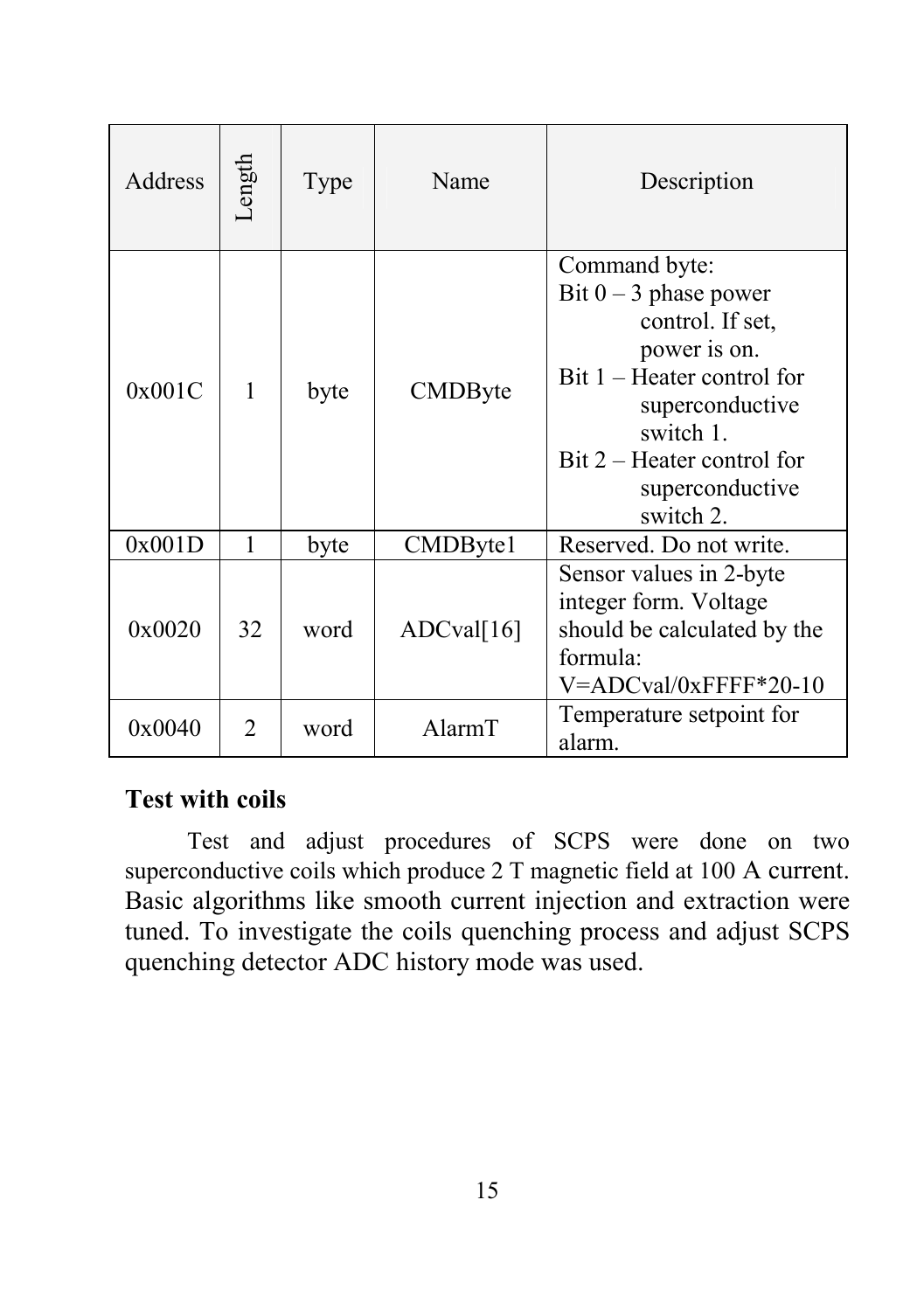